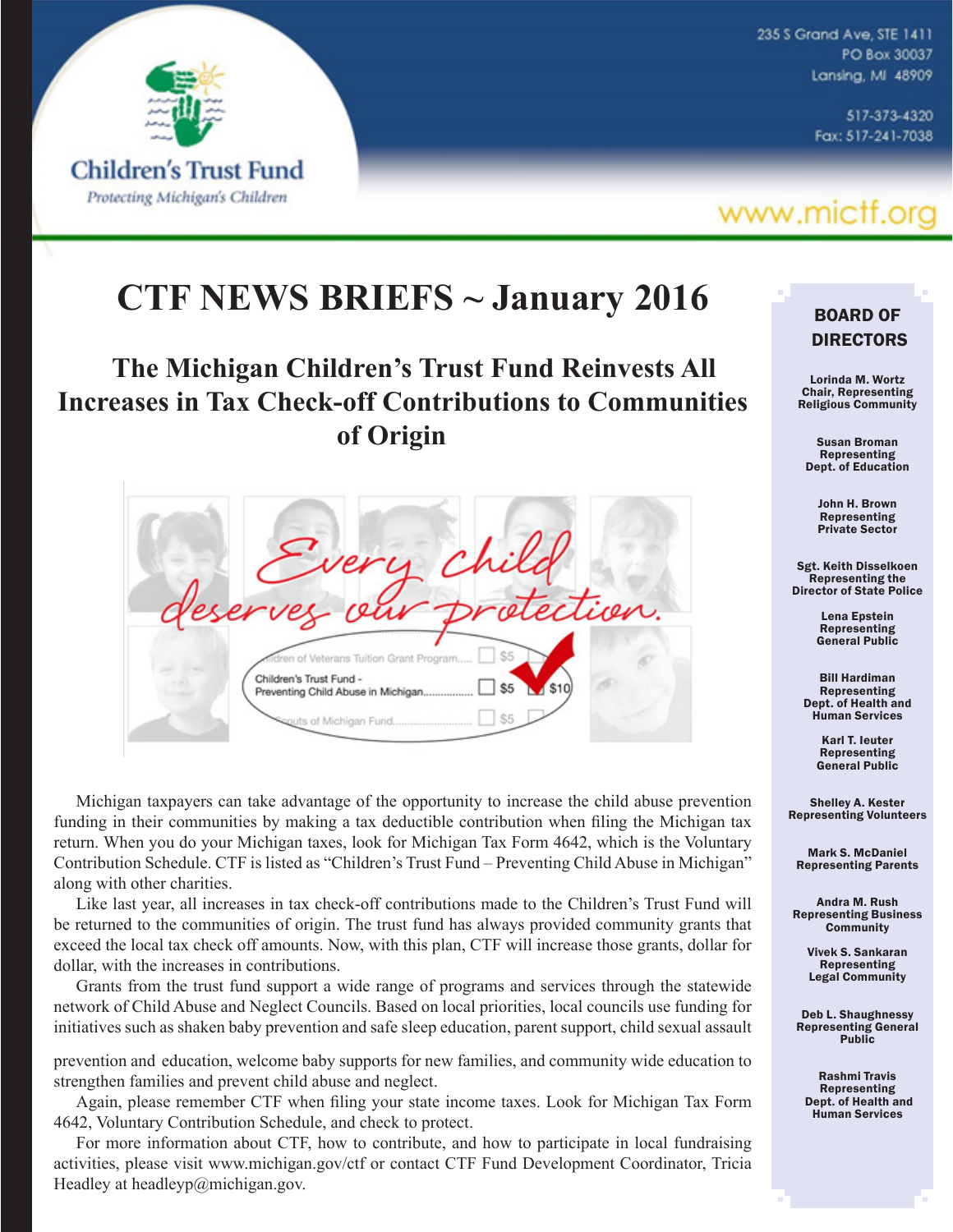## **Local Council News**

Looking Ahead in 2016

As we begin 2016 I anticipate a dynamic year for the 73 CTF Local Councils across the State of Michigan. Year after year the councils dedicate themselves to strengthening our families to help reduce child abuse and neglect. They work to assure that our children grow up in safe and nurturing environments so that every Michigan child may fulfill his or her potential as an adult.

If past actions are any indication of future successes, I know that these Local Councils will continue throughout this next year as prevention leaders within their respective communities. This past year they engaged in numerous programming endeavors which included:

- Distributing nearly 180,000 prevention informational materials;
- Publishing approximately 350 public awareness newspaper articles;
- Supporting baby pantries that provided vital necessities while distributing information and offering support to nearly 17,000 people;
- Providing mandated reporter training to almost 7,000 members of the professional community; and
- Conducting almost 47,000 individual prevention educational sessions.

The 2015 CTF Local Councils also engaged in raising precious dollars to help fund their vital programming. Their efforts netted over \$1.9 million.

The CTF Local Councils continued in 2015 to develop collaborative partnerships with other like-minded organizations as well as with their fellow Local Council colleagues. The councils either collectively lead or attended more than 1,200 community collaborative activities. Nearly 60 councils sent 100 Local Council members to the CTF regional meetings during the spring and summer months. These regional meetings provide for a CTF Local Council sharing and collaborating experience. It is of no surprise that a number of councils continued to work together after the regional meetings to advance fundraising activities initially developed at those regional meetings.

A number of Local Councils also volunteered their time to help CTF with the following efforts:

- Providing input into the 2016-2018 application;
- Participating on the Child Abuse Prevention (CAP) Month workgroup to produce a premier CAP Month toolkit and help plan for the Prevention Awareness Day rally event which takes place in Lansing;
- Helping CTF at the Pam Posthumus Signature Auction Event; and
- Answering several surveys to assist CTF with its own quality assurance initiatives.

The CTF Local Councils are champions for our state. Their constancy and passion for the prevention mission continues. For more information about the work of CTF's Local Councils as well as information about contacting individual councils please go to the Local Councils page in the Programs section of the CTF webpage at www.michigan.gov/ctf.

- *Emily Schuster-Wachsberger*

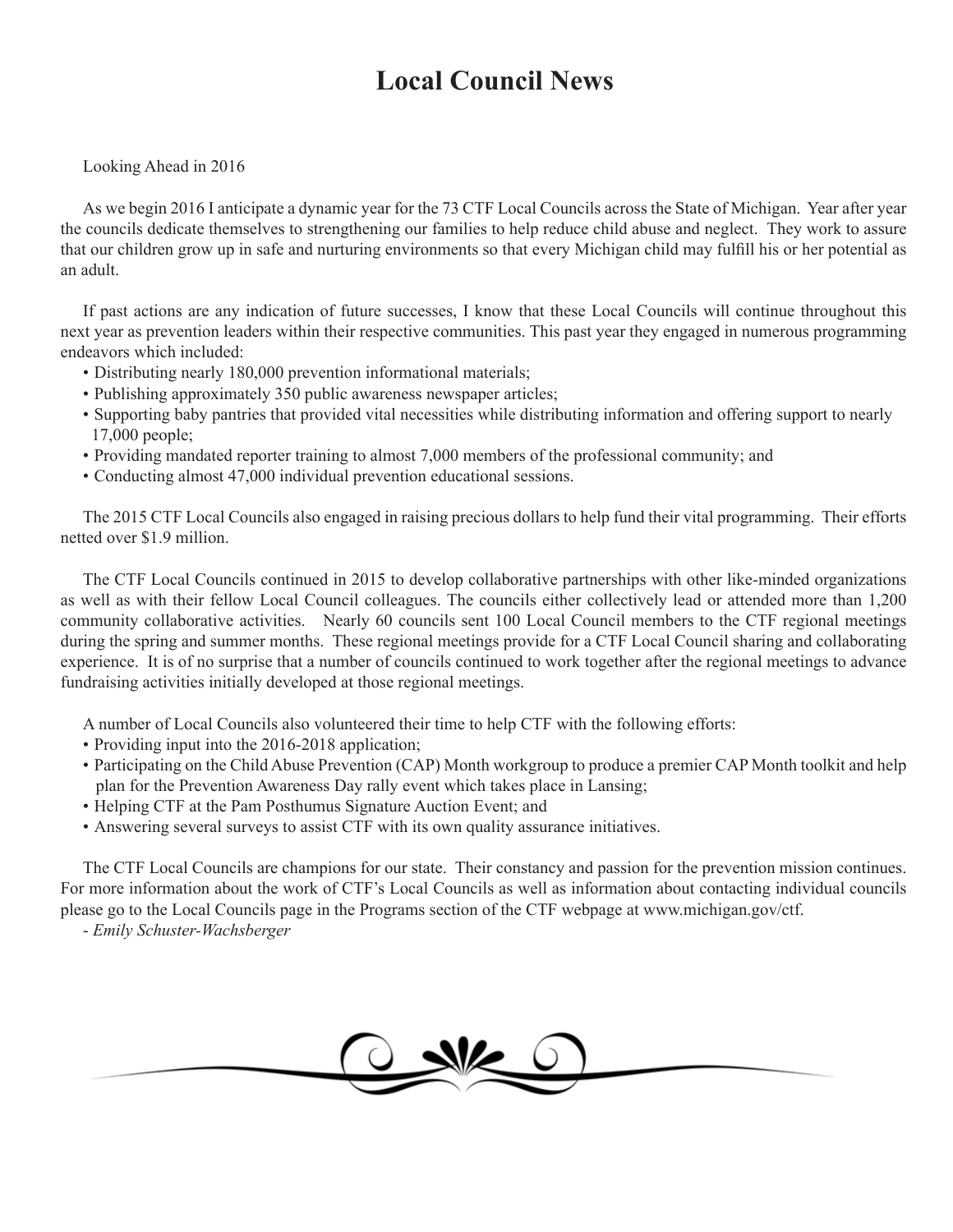## **New Direct Service Grants**

The Children's Trust Fund Board has approved ten (10) new direct services grants for funding to begin April 1st, 2016. The awarded grantees will be able to provide services in Michigan communities for 3 and a half years as the grant ends in September 30, 2019. These ten grants will join 14 currently funded grants that are continuing into 2016.

#### **Arbor Circle**

Serving: Kent Count Total Amount: \$175,000.00 Program: Kent County Healthy Start Program Website: www.arborcircle.org

#### **Bethany Christian Services**

Serving: Grand Traverse County Total Amount: \$95,036.00 Program: Safe Families for Children Program Website: www.bethany.org

#### **Big Brothers Big Sisters of the Bay Area**

Serving: Delta, Dickinson, Menominee Total Amount: \$175,000.00 Program: School Based Mentoring Program Website: www.bbbsba.org

#### **Genesee Intermediate School District**

Serving: Genesee County Total Amount: \$175,000.00 Program: Successful Kids=Involved Parents Program Website: www.geneseeisd.org

#### **Huron County Health Department**

Serving: Huron County Total Amount: \$175,000.00 Program: Family Mentor/Healthy Families America Home Visiting Website: www.hchd.us

#### **Ingham County Health Department**

Serving: Ingham County Total Amount: \$135,331.00 Program: Home Visiting Program (Parents as Teachers) Website: http://hd.ingham.org

#### **Livingston Area Council Against Spouse Abuse, Inc. (LACASA)**

Serving: Livingston County Total Amount: \$175,000.00 Program: Healthy Families Livingston Program Website: www.lacasacenter.org

#### **St. Clair RESA**

Serving: St Clair County Total Amount: \$175,000.00 Program: St. Clair County Great Start Home Visiting Program Website: www.sccresa.org

#### **Student Advocacy Center**

Serving: Jackson County Total Amount: \$136,688.01 Program: Early Truancy Intervention Program Website: www.studentadvocacycenter.org

#### **Van Buren Intermediate School District**

Serving: Van Buren County Total Amount: \$175,000.00 Program: Family Empowerment Program Website: [http://www.vbisd.org](http://www.vbisd.org/site/default.aspx?PageID=1)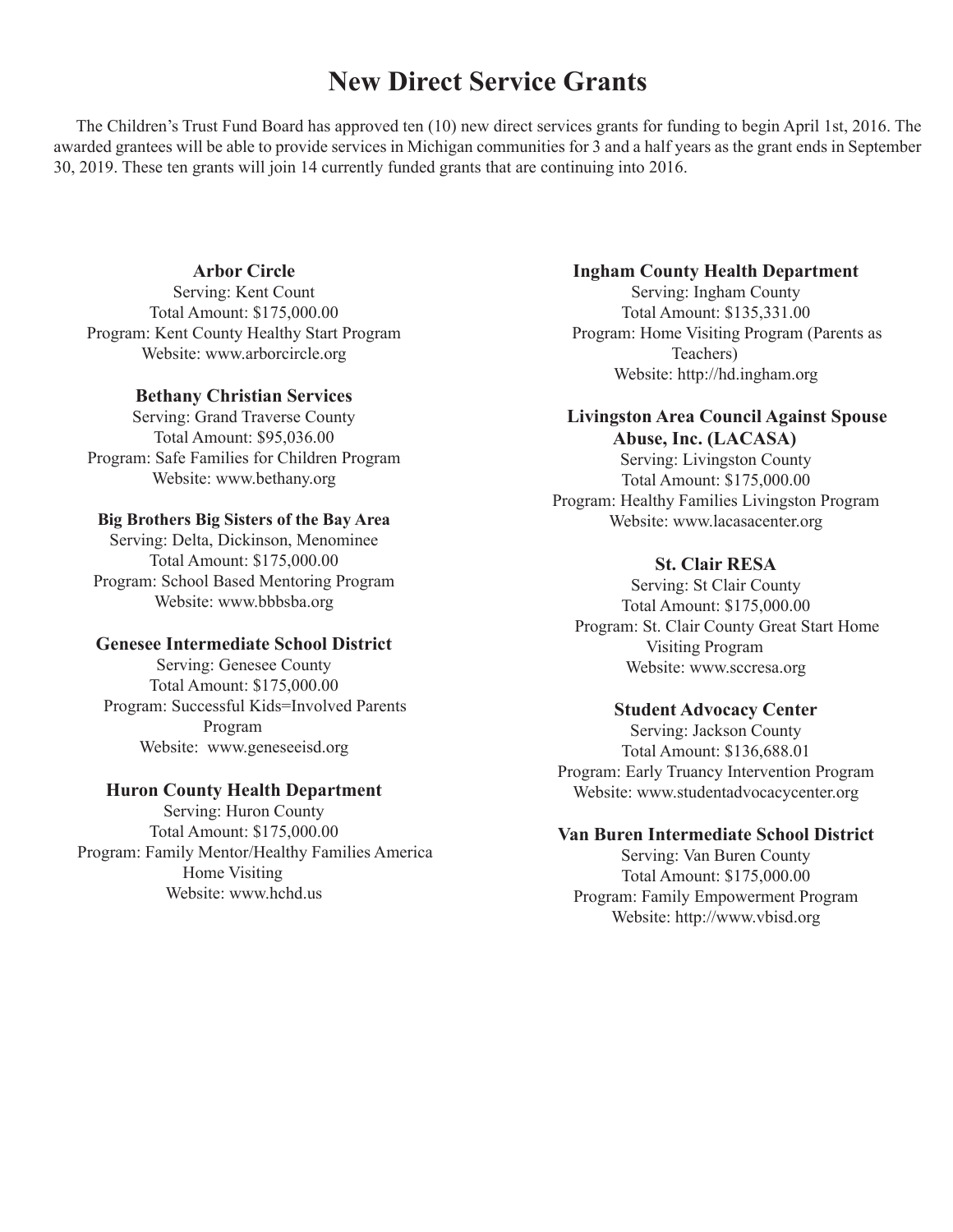## **Eaton Great Start Parents As Teachers**

*Each month we feature the amazing work of a Direct Services Grantee or a Local Council. Our Direct Services Grant in Eaton County is part of a collaborative approach to serve teen parents with the evidenced based Parents As Teachers model.*

Eaton Great Start Parents As Teachers (PAT) serves Eaton County and the Eaton Regional Education Service Area. The project includes support from Children's Trust Fund, Michigan Department of Education, and the Eaton County Juvenile Justice Millage. Our CTF grant has made it possible to have a Parent Educator working with teen parents who are completing their education.

Eaton Great Start Parents As Teachers believes that parents are a child's first teacher and really want to provide the best opportunities for their child. Sometimes, parents experience challenges. Teen parents have additional challenges due to age, education, and family history. In order to meet these challenges, PAT works with parents to increase Protective Factors.



**Nurturing and Attachment** - Students coming from families with histories of incarceration and substance abuse often miss out on

early experiences of being nurtured and developing a bond with a caring adult. The Parent Educator not only models nurturing and attachment between the parent and baby/toddler, but also the nurturing that the teen parents need to be able to move beyond their own childhood experiences and be able to parent their own child.

**Knowledge of Parenting and of Child and Youth Development** - The parent/students we serve often lack parental models who provided discipline, set and enforced limits. Child abuse and neglect are often associated with a lack of understanding of basic child development or an inability to put that knowledge into action. The Parent Educator provides timely mentoring, coaching, advice, and practice (the PAT model) in working with the teen parents. By incorporating the PAT Teen curriculum, the teen identifies with their own development and how that impacts the way in which they are able to parent.

**Parental Resilience** - PAT provides parents with the tools to deal with stressors. Our Parent Educator assists the teen parents in focusing on their strengths, as well as the strengths of their child. For these parents who balance parenting, school, work, and teen social life, having someone who can answer their questions and affirm their parenting provides an outlet that can distress and nurture the resilience needed to deal with their many faceted lives.

**Social Connections** - The group connections provided by Eaton Great Start are opportunities for our teen parents to make healthy social connections within the broader community, including other parents, faith-based connections, service agencies and programs.

**Concrete Supports for Parents** - The Parent Educator assists families in connecting with resources to meet not only their basic needs, but also their social emotional needs. Connections to food, clothing, housing, transportation, and access to essential services such as child care, health care; alcohol and drug treatment, and domestic violence counseling are all essential. Focus is on goals identified by the teen parent and the work is to find concrete ways to meet their goals. Referrals and resources are provided. Our parent educator stays connected to help teens monitor their progress and to assist when barriers and challenges emerge.

In 2015, CTF made it possible to serve seventeen additional families, with 26 children.

For more information on Eaton Great Start Parent as Teachers contact:

*Eaton RESA*, 1790 E. Packard Highway, Charlotte, MI 48813-9719 Ronda Rucker *Director*, 517-541-8987 Website: www.eatonresa.org Email: rrucker@eatonresa.org